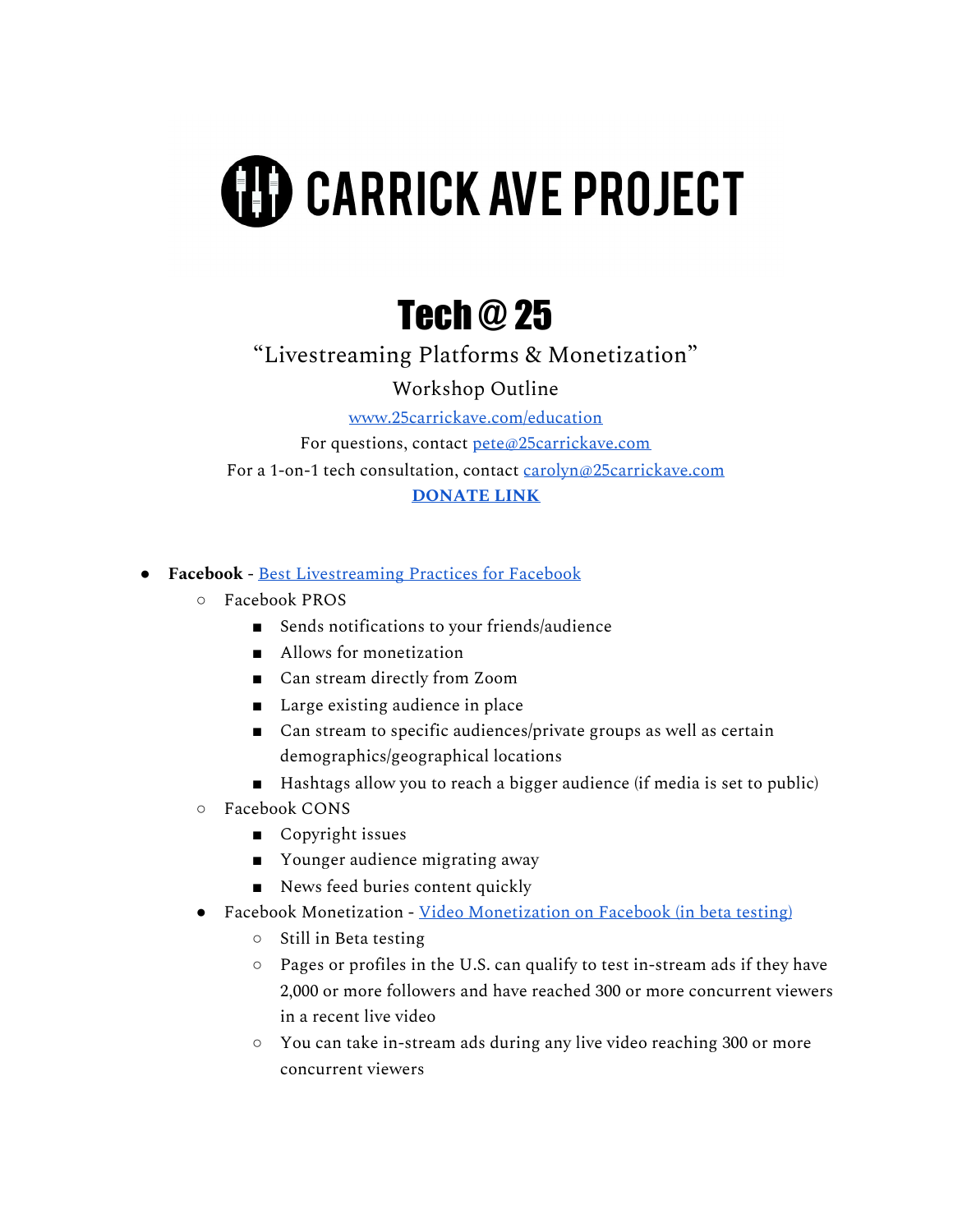- You can take your first in-stream ad after having been live for at least 4 minutes. You can take additional in-stream ads after a minimum of 5 minutes between each break
- Each in-stream ad lasts up to 20 seconds.
- Youtube [Livestreaming](https://support.google.com/youtube/topic/9257891?hl=en&ref_topic=9257610) on Youtube
	- Converts to YT video after stream
	- Allows unlisted/public videos of your stream
	- Live comments / chat
	- Provides a paid subscription model for your channel members
	- Allows the opportunity to also make money from advertising, selling merch, & chat requests if you have enough subscribers
	- If you have over 1000 subscribers, you can stream from your phone
	- Allows you to premiere pre-recorded content like a livestream
	- Super saturated lots of distraction & competition
	- Most popular platform for instructional & how-to videos, so the community is already there.
	- Very easy to access, even for those less technically inclined
	- 2nd largest search engine after google
- **● Instagram** Best Tips for Going Live on [Instagram](https://www.juicer.io/blog/7-secret-tips-for-the-best-instagram-live-videos)
	- Instagram PROS:
		- Lots of people are on Instagram/easy access
		- Notifies people when you go live
		- Easy to stream from your phone
		- Ability to turn off the chat/comments
	- Instagram CONS:
		- 1 hour limit for livestreams
		- Saved video can only be posted to your story for 24 hours after the stream is over
	- Monetization
		- No in-app monetization
		- Must tag Venmo/CashApp/Paypal has been a very successful way for DJs to make money (either for themselves or a charitable cause)
- **● Twitch** How To Make Money on [Twitch](https://brave.com/learn/making-money-streaming-on-twitch/)
	- Twitch PROS:
		- Most popular for DJs/festivals right now
		- it's easy to monetize
		- $\Box$  community is already there
		- easy to link from other social media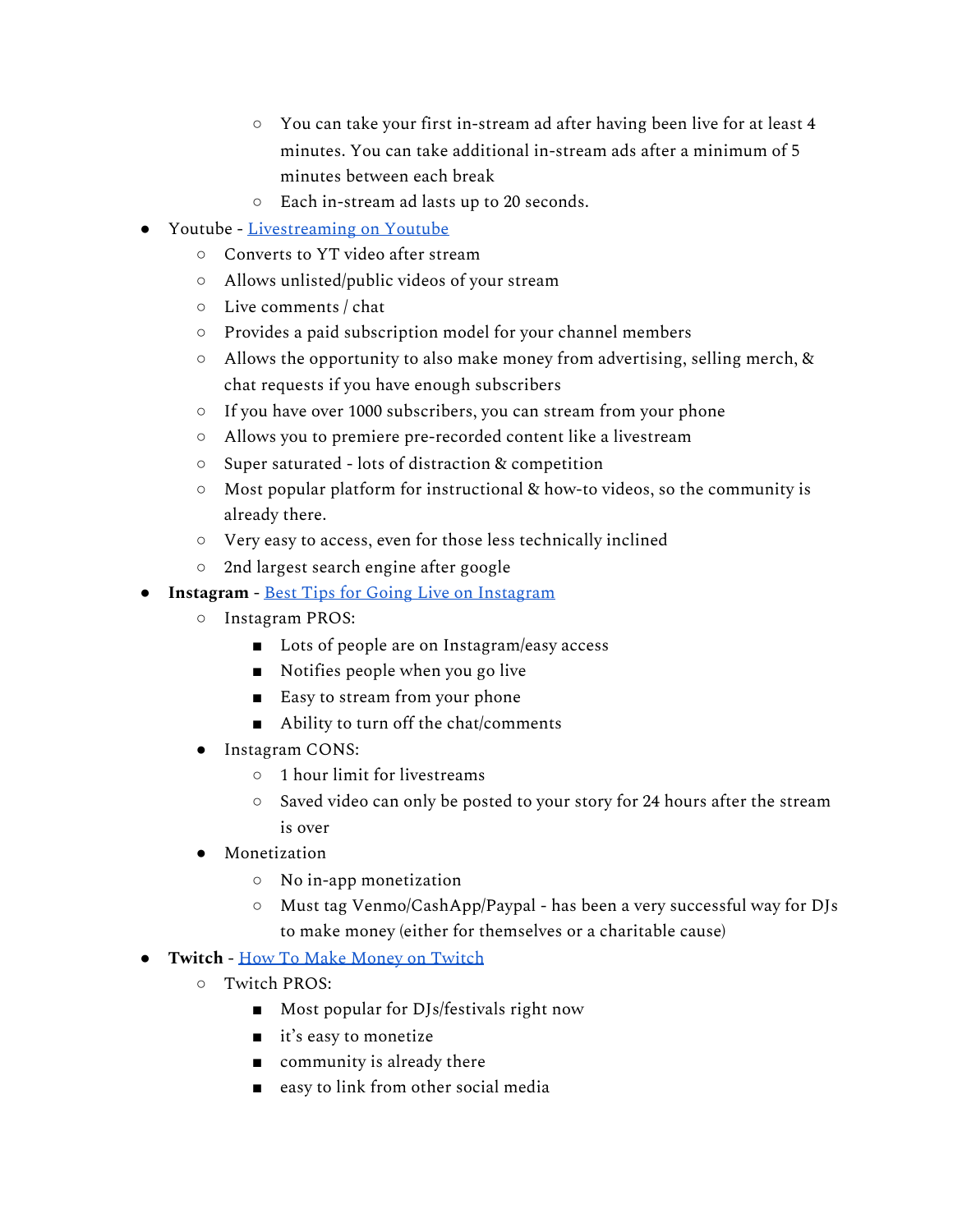- $\Box$  super interactive connection with host / audience
- Twitch CONS:
	- Stream disappears after 24 hours
	- Archive of past content is really short (clips)
	- Community may not be on Twitch already
	- Trolls, trolls, always trolls
- **Twitch Monetization** 
	- Great interface for getting donations
	- Allows you to make money from running ads on your stream
	- TIPS:
		- Aim to show no more than 60 seconds of ads for every hour of streaming
		- Multiple, shorter ad breaks work best. Not all at once, not all at the start or all at the end
	- Subscriptions
		- 50/50 split of money between you and Twitch
		- Need to be a partner or affiliate by having a certain amount of followers and engagement
		- Tiers or levels for different price points & benefits
		- Can 'gift' a subscription to other viewers
	- Bits
		- You get \$0.01 for every click people do in the chat to support or cheer you on during a broadcast
	- Merch by Amazon
		- Shopping link to promote sales during streams
		- Affiliate sale, keep a % of sales
		- Owned by Amazon
	- Has several roles/levels of membership in order to unlock more ways to monetize
		- Creator basic site login status
		- Streamer level unlocks chat, followers, analytics
		- Affiliate Level
			- Requires streaming 8 hours per month
			- Can collect subscribers
			- Can get ad revenue
		- Partner Level
			- More time required to unlock
			- More ad revenue opportunities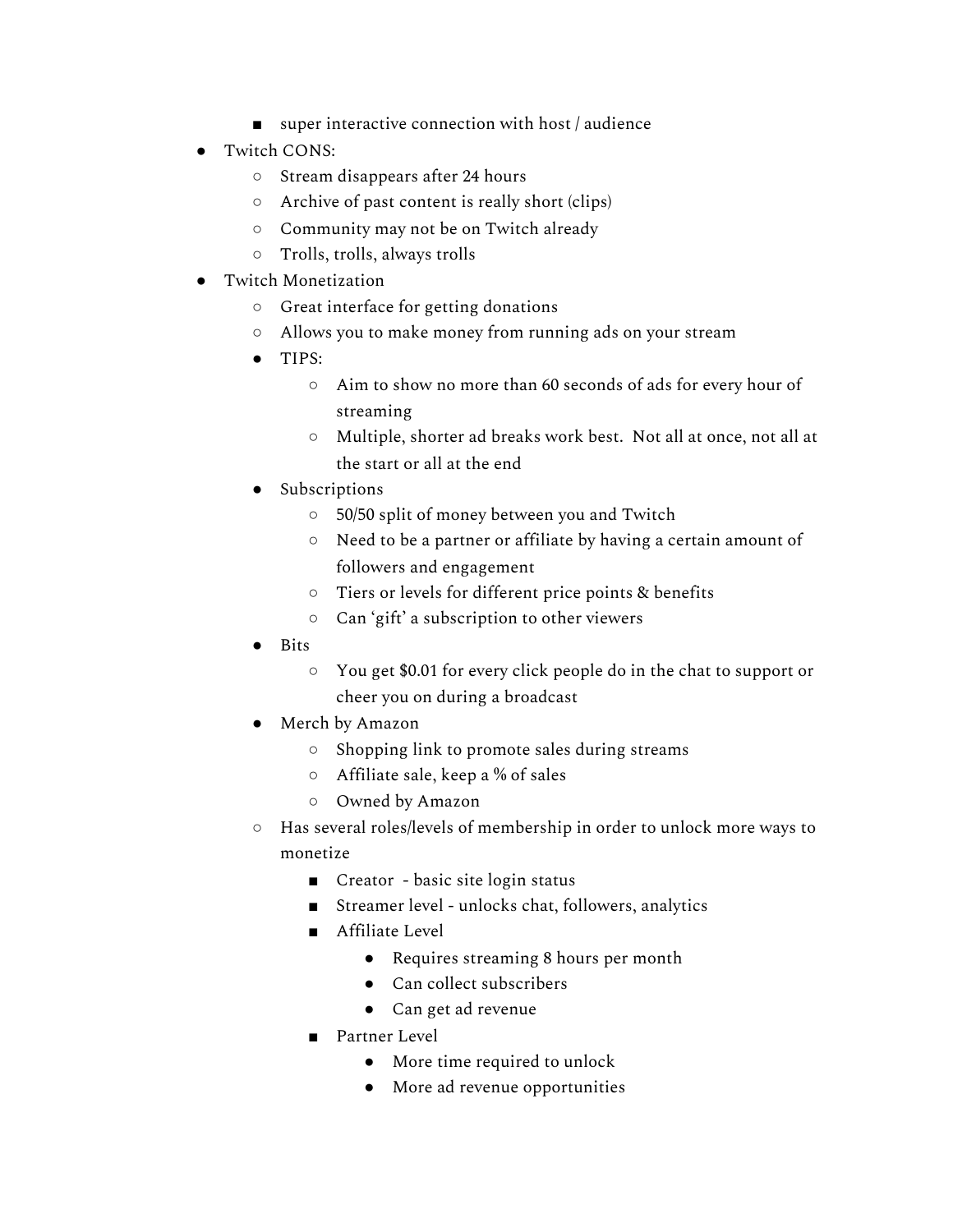- **● Zoom** [Monetizing](https://support.zoom.us/hc/en-us/articles/360018597111-Configuring-Zoom-webinars-with-PayPal) Through Zoom
	- Zoom PROS
		- More exclusive/Very focused audience
		- Better tracking of audience members(info mining)
		- Subscriptions that fit need
		- Chat function
		- Ability to utilize OBS (custom layouts, backgrounds)
		- Allows for registration-only / Easy to control who is there
		- Much more personal, easy to ask/answer questions.
		- Easy to stream to Facebook at the same time.
		- Can easily hit record and save the file to your computer/the cloud to repost wherever you want.
	- Zoom CONS
		- Requires software download for video
		- Stream vanishes after ending if you don't record it
		- Hard to quickly join for new people (software install before joining a meeting)
		- No community features, zero interaction after stream
	- Zoom Monetization
		- Zoom does not take a cut of your profits, but requires a license to put on events
		- Paypal integration
		- Currently requires webinar license Zoom [Webinar](https://zoom.us/pricing/webinar) Pricing
			- More you can sell and provide, higher monetization
			- Maximum is 50k attendees
			- Break off into paid discord server/services
- Discord Going Live on [Discord](https://www.businessinsider.com/how-to-stream-on-discord)
	- Started for video gaming, most popular use
	- Primarily used for its text & voice channels, but you can also use voice channels to host livestreams
	- Cannot be streamed from your phone desktop only. \*\*Audio can only be streamed through the Windows desktop version
	- You can use your webcam & screenshare as well (often used to stream video games)
	- Stream is limited to 50 people (usually 10 but was increased because of Covid)
	- Needs a paid membership to stream higher quality (free version allows for 720p/30fps)
	- Private groups/invite only no strangers will be able to access your stream